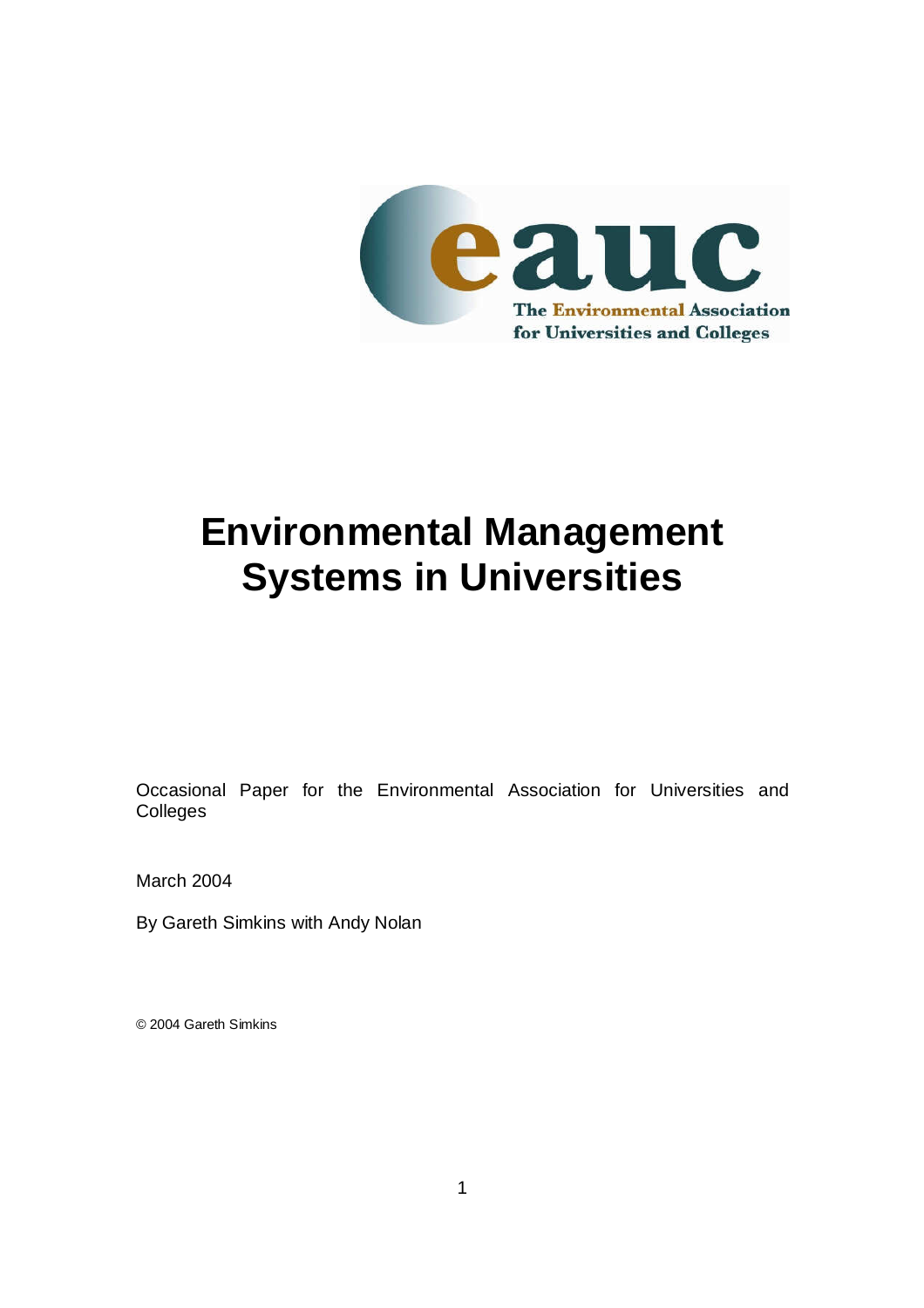## **Contents**

- 1 Authorship and Contact Details
- 2 Terminology
- 3 Introduction
- 4 Motivations and Barriers to EMS Implementation
- 5 Deployment of an EMS
- 6 Personnel and Training
- 8 Initial Environmental Reviews and Environmental Audits
- 10 Communication and Reporting
- 11 Case Studies
- 12 Conclusions

## **Authorship**

This report was written by Gareth Simkins with Andy Nolan.

Gareth Simkins completed an MSc in Environmental Impact Assessment, Auditing and Management Systems at the University of East Anglia in August 2003. For the latter his dissertation was entitled "Best Practice in University Environmental Management", upon which this paper is based.

He was formerly SU environment officer and subsequently environmental auditor at the University of York (2001) and following completion of his master's degree wrote a report for the 'Go Green' campaign to improve university environmental performance by the student environment and development organisation People and Planet. The report is available at http://peopleandplanet.org/gogreen/report.php

Andy Nolan is Environmental Manager at The University of Sheffield and former Convenor of the Environmental Association for Universities and Colleges. He was formerly employed as Environmental Projects Manager at Leeds Metropolitan University and was a lead consultant on the development of EcoCampus for ENCAMS. Andy has represented the EAUC on the DfES' Sustainable Development Action Plan 'Sounding Board', the Learning and Skills Development Agency's Learning to Last Steering Group and the Higher Education Funding Council for England's Sustainability Advisory Group.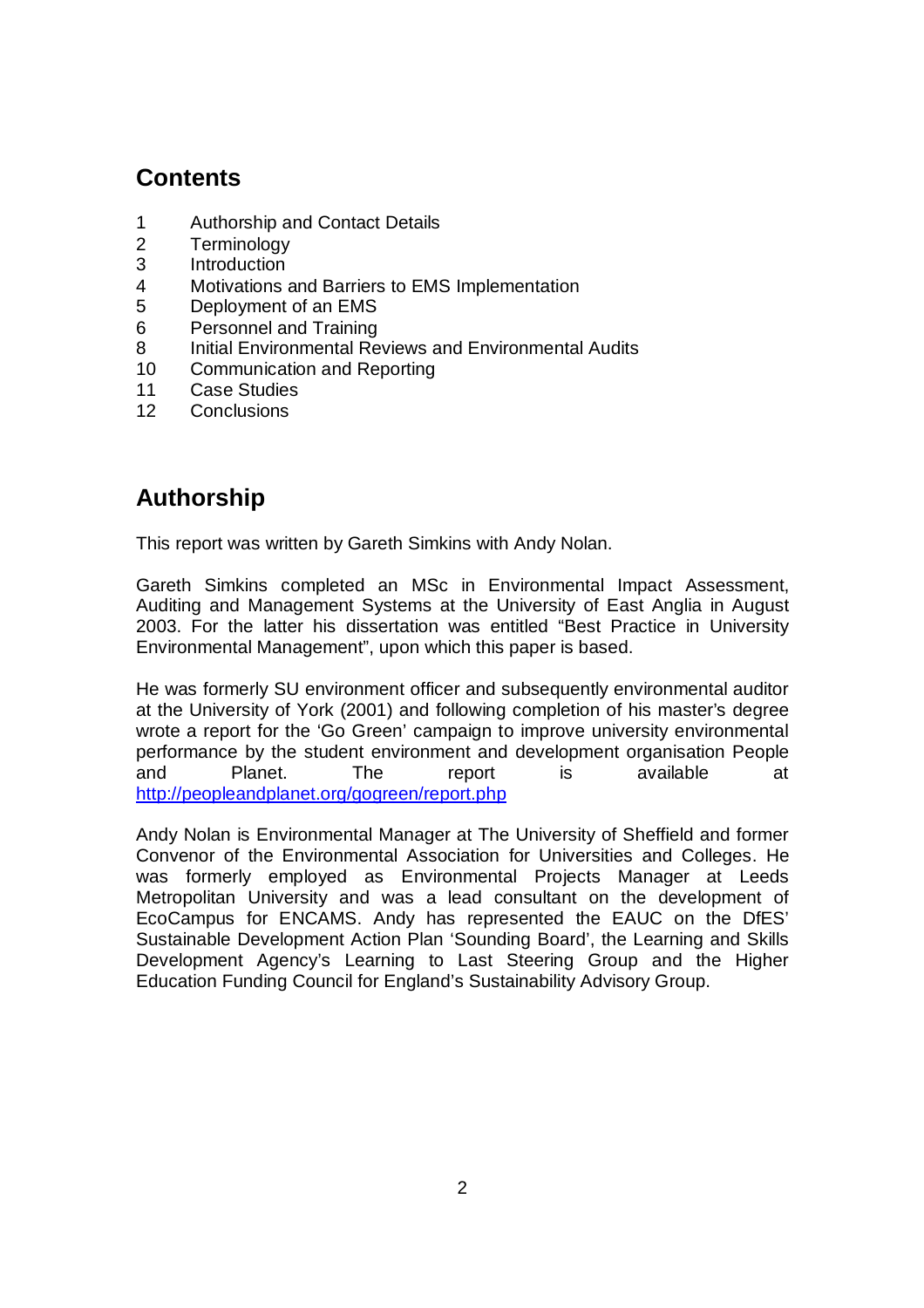### **Contact Details**

| E-mail: | Gareth Simkins, Freelance Environmental Consultant<br>garethsimkins@yahoo.co.uk |
|---------|---------------------------------------------------------------------------------|
| Phone   | <b>Environmental Association for Universities and Colleges</b><br>01242 714321  |

| <u>FIJULIT</u> | <u>UIZ42 1 1402 1</u> |  |
|----------------|-----------------------|--|
| E-mail         | info@eauc.org.uk      |  |
| Website:       | www.eauc.org.uk       |  |

Higher Education Environmental Performance Improvement Website: www.heepi.org.uk

## **Terminology**

| <b>Environmental Association for Universities and Colleges</b> |
|----------------------------------------------------------------|
| Eco-management and Audit Scheme                                |
| <b>Environmental Management System</b>                         |
| Higher Education for the 21 <sup>st</sup> Century              |
| <b>Higher Education Environmental Performance Indicators</b>   |
| <b>Higher Education Funding Council for England</b>            |
| <b>Higher Education Partnership for Sustainability</b>         |
| <b>Initial Environmental Review</b>                            |
| The Environmental Management System standard of the            |
| International Organisation for Standardisation                 |
| South Carolina Sustainable Universities Initiative             |
|                                                                |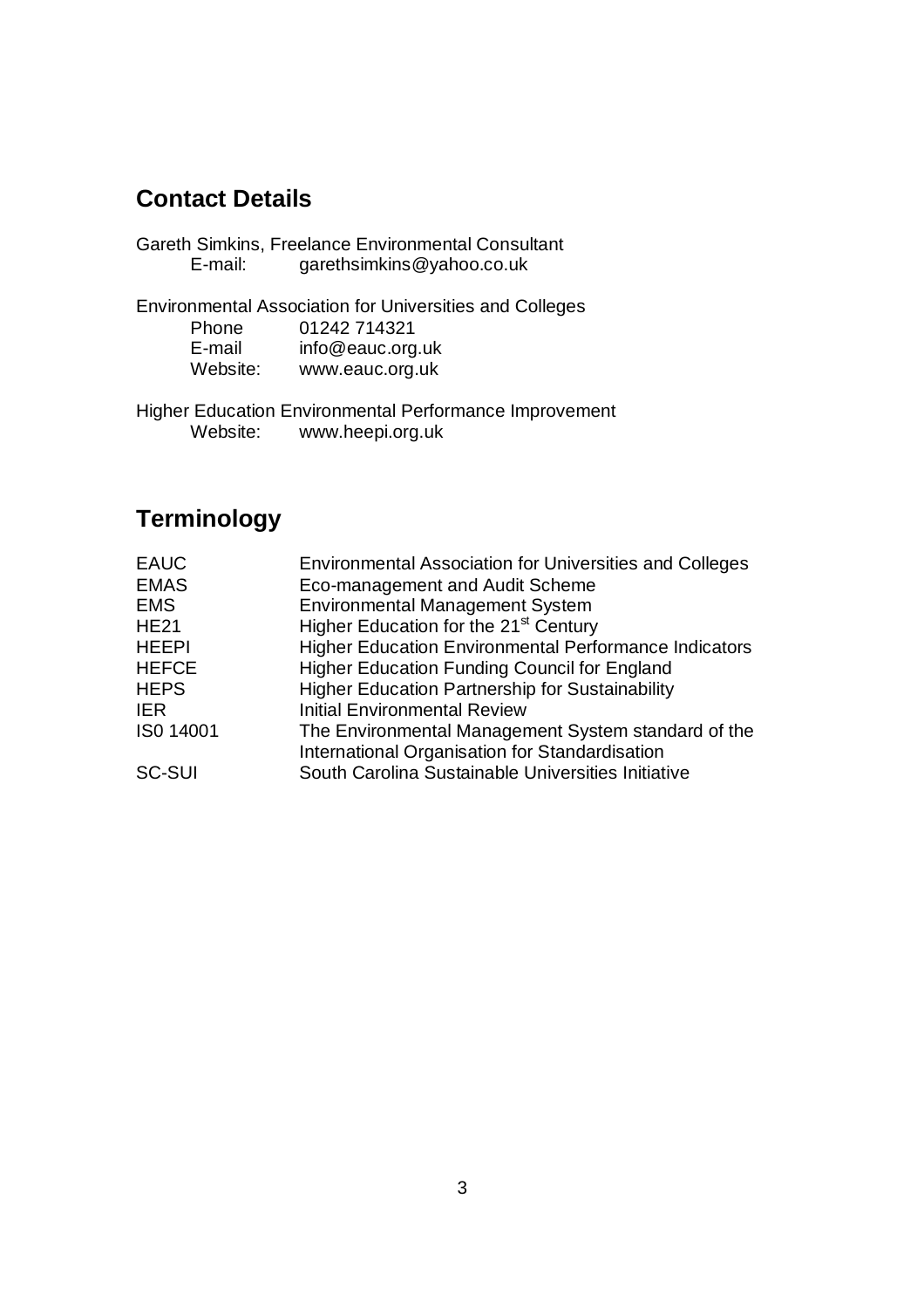#### **Introduction**

"There's not anywhere quite like a university" Martin Whiteland, University of Cambridge Environment Officer, 30.06.03

Over the past decade, the higher education sector has taken a more responsible approach to managing environmental performance improvement. This is not isolated to a single country or region, but has been particularly prominent in western Europe and the USA. This has been driven not only by a growing environmental movement, but by the realization that significant cost savings may be generated and by other factors such as public relations, student recruitment and legal compliance.

This is evidenced by the number of declarations (notably the Talloires Declaration<sup>1</sup> and the later Copernicus Charter<sup>2</sup>), reports and initiatives of the recent past, not to mention the emergence of collaborative groups such as HEEPI and the Environmental Association for Universities and Colleges (EAUC) itself. Since 2000, there has even been an academic journal dedicated to the subject, the International Journal of Sustainability in Higher Education<sup>3</sup>.

Over the same period, Environmental Management Systems (EMSs) have been adopted by a wide range of organisations in the service sector and public bodies. An EMS is a structured framework for the assessment and management of an organisation's environmental impacts and for the incremental improvement of environmental performance. It incorporates the organisational structure, practices, procedures, processes and resources for environmental management, and can be readily compared to quality management systems, from which they ultimately derive. Like quality management systems, there are standards to which an organisation's environmental management system can be aligned, judged against and compliance with awarded. These are the international standard ISO 14001, and the European Union standard EMAS, which incorporates a greater amount of public transparency.. Other sector-specific EMSs exist, such as GreenGlobe. An EMS standard and award scheme for the higher education sector, EcoCampus, may be relaunched in the near future

While still uncommon in higher education institutions, EMSs are developing a growing prominence in UK Higher Education. Indeed, there are a number of universities certified to ISO 14001, and more are working towards that aim, seriously contemplating it, or aiming for verification to EMAS.

Those currently certified to ISO14001 are Glamorgan, Elmwood College, University of Wales College of Medicine and Leeds Metropolitan University,

-

 $3$  International Journal of Sustainability in Higher Education

<sup>&</sup>lt;sup>1</sup> Talloires Declaration www.ulsf.org/programs\_talloires.html

<sup>&</sup>lt;sup>2</sup> Copernicus Charter www.unesco.org/iau/fre/tfsd\_copernicus.

http://konstanza.emeraldinsight.com/vl=10350769/cl=37/nw=1/rpsv/ijshe.htm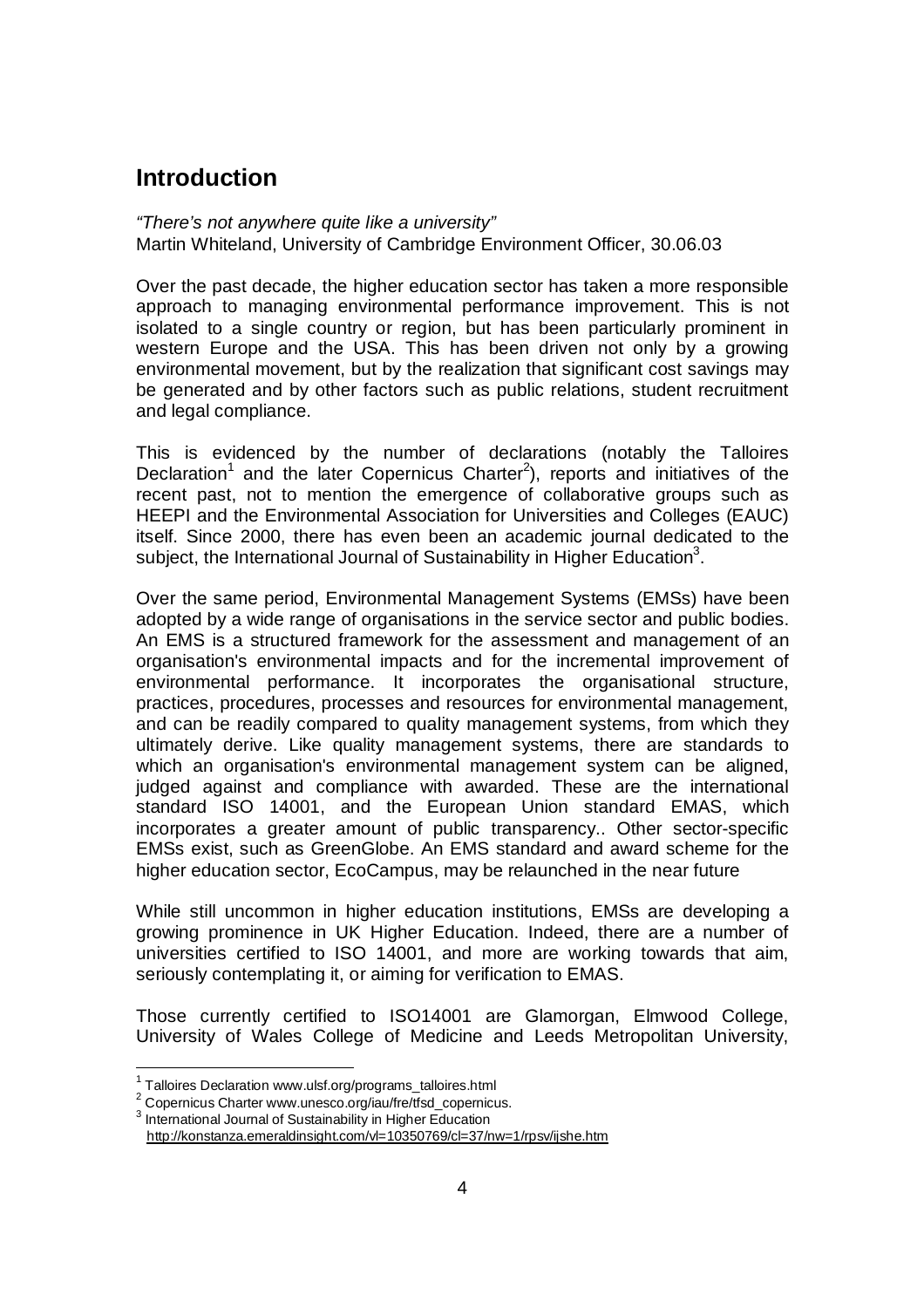although the certification may not apply to all departments. Others aiming to do so (or use it as a framework for their environmental management without wishing to certify) include Oxford Brookes, Sheffield, Sunderland, Cambridge and Hertfordshire.

Despite these advancements, the response to environmental performance issues remains mixed, much as the "Toyne Report" and "Khan Review" revealed in 1993 and 1996 respectively. Several universities have become acknowledged leaders, by developing effective systems and extensive environmental programmes, whereas others have yet to make significant progress or commit to improve their environmental performance.

This paper seeks to discuss the motivations and barriers to implementing environmental management systems in higher education institutions, and other issues surrounding them, and recommend the adoption of an appropriate standard.

#### **Motivations and Barriers to EMS Implementation**

Commonly held4 motivations for the implementation of an EMS in a university include better regulation of responsibilities, better environmental performance documentation, reduced risk of regulatory breaches, cost reduction, improved personnel motivation and training, and better environmental communication motivations that could apply to almost any organisation. Specific to universities, an EMS may improve public perceptions by providing evidence of its caliber and social responsibility (perhaps attracting students), assist in student education and training, provide access to research grants and encourage inter-departmental collaboration. Like policies, a full EMS also "transcends personality"<sup>5</sup> and hence removes the pitfalls of staff leaving for new positions. An EMS may also assist in fulfilling existing environmental commitments.

Although environmental performance improvement may be organised without a formal EMS structure, implementation provides a clear strategy for performance improvement which may otherwise be lacking. Martin Whiteland of the University of Cambridge has said that working towards operating an ISO 14001-compliant system "gives a target" towards which progress can be judged.

There may also be a more pressing motivation for creating an EMS - that the Department for Education and Skill's Action Plan for Sustainable Development<sup>6</sup> may force, or provide significant motivation, for universities to do so, the Toyne

 4 Derived from interviews with staff at twelve environmentally leading British universities, and from an international literature review.

<sup>&</sup>lt;sup>5</sup> Interview with Andy Nolan, Environmental Manager, University of Sheffield.

<sup>&</sup>lt;sup>6</sup> Department for Education and Skill's Action Plan for Sustainable Development www.dfes.gov.uk/sd/docs/SDactionplan.pdf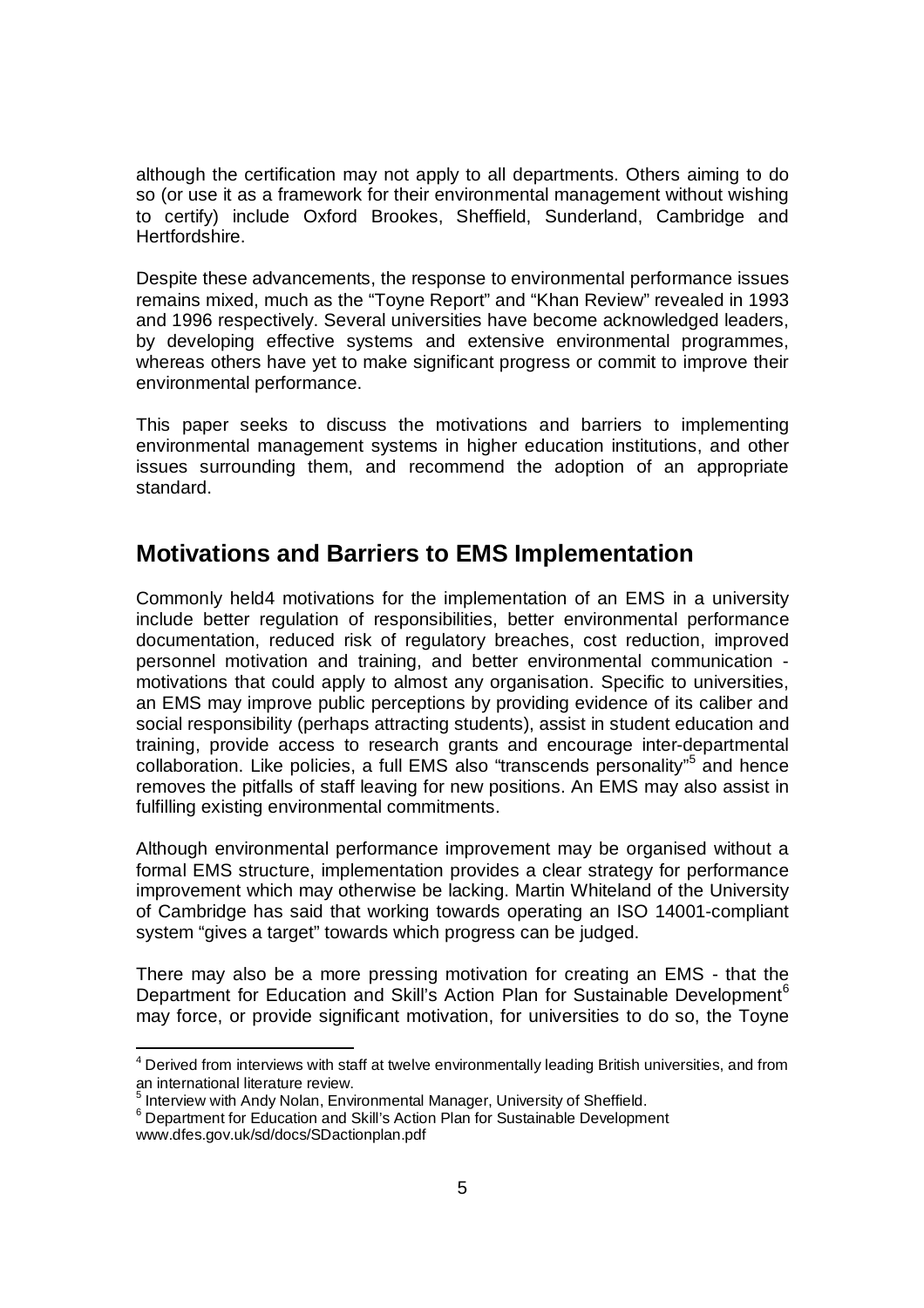Report and Khan Review having recommended their adoption. Having an environmental policy and an environmental co-ordinator (or equivalent post) may also be considered likely to be included. However, until the publication of HEFCE's implementation plan, expected in the late summer, this will remain speculation.

Despite these motivations, there remain a number of barriers to EMS implementation. These include the indirect linkage of operational staff activity to "product" (i.e. educated students and sound research), institutional conservatism and inertia, distributed decision-making structures, tensions between "subcultures" (academics, administration, operations managers and students), rapid turnover of personnel and the shear difficulty of auditing and implementation.

Others factors are an unconducive financial system, low priority caused by university growth, lack of senior management support and awareness, longer pay-back periods coupled with significant initial cost, difficulty in changing attitudes, loading environmental duties onto resistant personnel and lack of interest, knowledge, information, incentives, expertise and tradition.

There is evidence that these barriers lessen the longer that environmental measures have been taken, as staff become used to them and managers develop practices that fit around existing university structures and systems.

#### **Deployment of an EMS**

The deployment of an EMS in a university environment generally involves a staged, cautious approach - whereby elements of the EMS (e.g. initial environmental review, environmental programme) are introduced slowly, or whereby an EMS is introduced to individual departments or physical areas (piloting), or perhaps to manage individual environmental aspects such as energy and water consumption. This staged approach is becoming more widely accepted and now has its own recognised standard known as  $BS$  8555 $^7$ , derived from the Acorn Project.

A staged approach is generally recommended as it would be expected to:

- cost less initially;
- demonstrate the appropriateness and usefulness of an EMS;
- demonstrate that it is not too bureaucratic and not too much work;
- increase confidence in the concept;
- ensure that problems are identified and corrected before their introduction into the university as a whole;
- provide a series of structured goals.

<sup>-</sup> $7$  IEMA's 'The BS 8555 SME Workbook'

www.iema.net/download.php/AcornSMEworkbookPhase1.pdf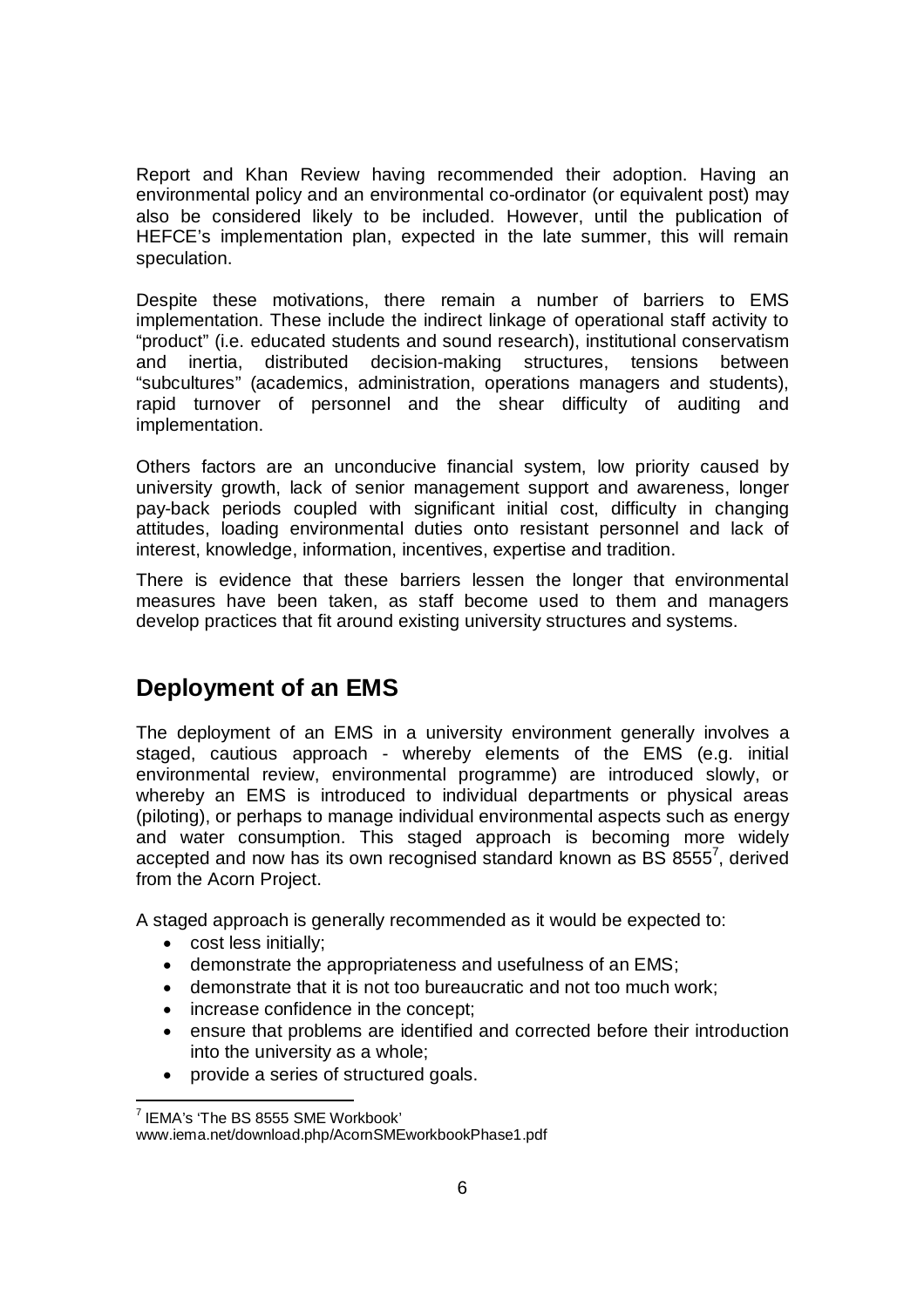A staged approach is thereby more likely to be accepted by senior management. However, a staged or piloting approach may not be appropriate in small institutions, and other areas may suffer while particular elements are dealt with.

Not all incidences of piloting are deliberate: Noeke (2002) describes an integrated management system (combining quality, health, safety and environmental aspects) that was introduced in a departmental division at the University of Paderborn, Germany. This was deemed so successful that the university as a whole decided to implement an EMS. The South Carolina Sustainable Universities Initiative (SC-SUI) (Barnes and Jerman, 2002) uses a similar, but deliberate, methodology of establishing an EMS in particular departments before applying it to a whole university.

The piloting concept has been adopted at Sunderland and Leeds Metropolitan Universities, the former using a reprographics unit, and the latter having used estates and purchasing departments, both with the intention of steadily increasing the remit of ISO 14001 certification into other areas. While Leeds Metropolitan intends to extend its certification across the entire university, Sunderland does not intend to follow suit, citing cost and lack of motivation.

Many environmental personnel at other universities also favour piloting (although their universities have not committed to EMS implementation as yet), predominantly in estates or facilities management departments, as these are responsible for the management of energy, transport and waste. These are generally the most significant environmental aspects. However, as these are not solely *created* by such departments but by a university as a whole, it is perhaps short-sighted not to extend an EMS to a university as a whole. Furthermore, this ignores other significant aspects, such as purchasing. Therefore, Leeds Metropolitan's approach is surely to be commended.

One of the more innovative strategies of EMS deployment is described in Viebahn (2002). The "Osnabrück Environmental Management Model for Universities" contains ten "building blocks" which are developed by the departments deemed most competent to devise and operate them, rather than by external consultants or an individual manager. For example, the computing department would develop an 'Environmental Information System,' the public relations department would write an environmental report and the law department would create a register of relevant legislation and regulations.

This approach may facilitate the integration of the EMS into the existing structure, decrease staff resistance to the concept and boost collaboration between departments.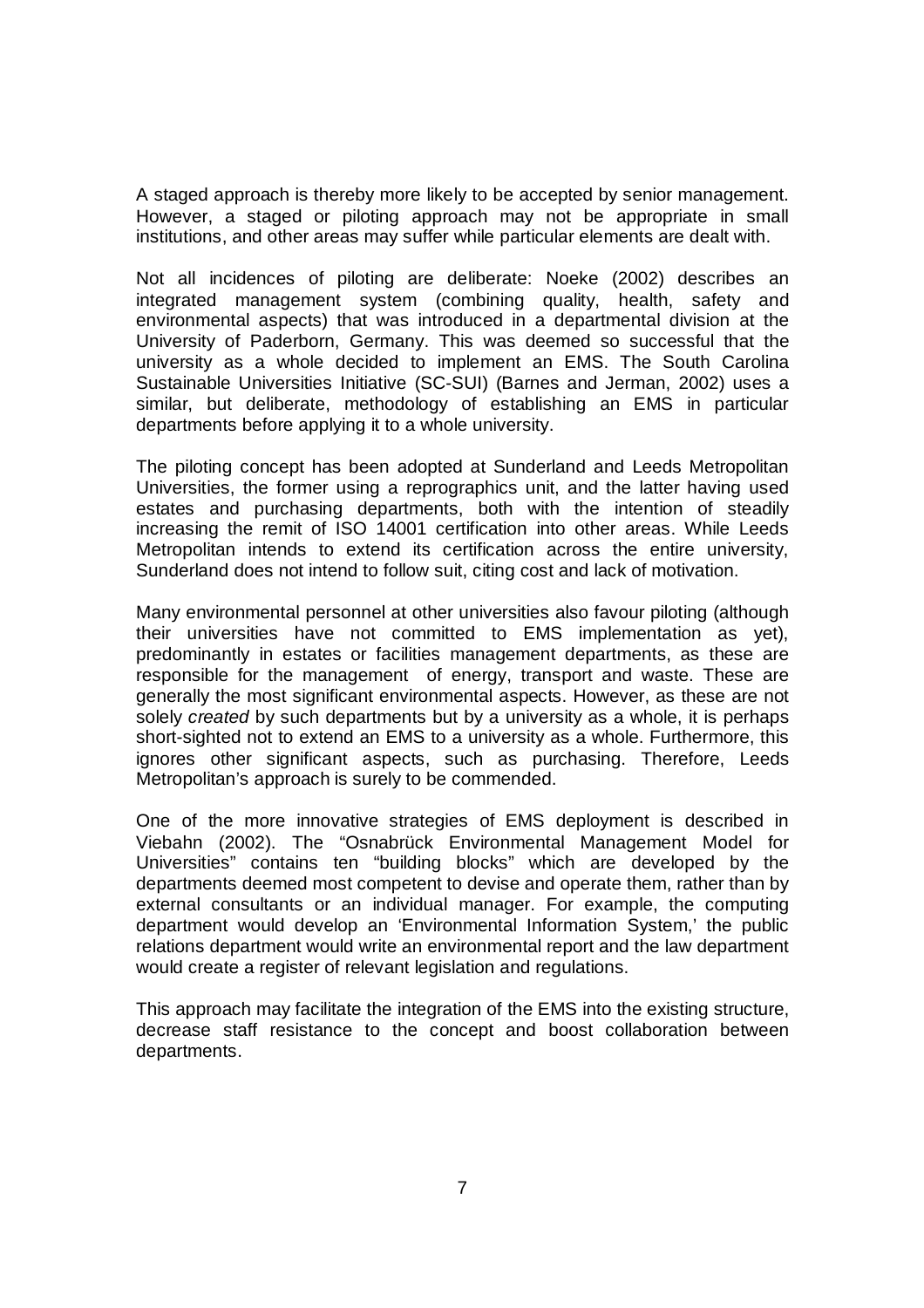#### **Personnel and Training**

An EMS is, of course, operated by people, and ensuring that those people are in an appropriate position to improve environmental performance is vital.

In order to be effective, an EMS requires at least one member of staff to coordinate, operate, maintain and further its development. All sources of information available recommend this. While some universities operate their environmental management functions via a committe structure alone, this is unlikely to be effective as not enough staff time will be availble to ensure appropriate measures are taken in a timely fashion.

An environmental co-ordinator generally undertakes roles such as responding to queries, collecting ideas, public relations, developing goals, collecting data, ensuring policy compliance, writing reports, consultation with external bodies, liaison with quality and health and safety managers and staff training. Precise functions vary from institution to institution, as does in which department they are located. The majority are within estates or factilities management departments, but others are situated in finance or purchasing divisions, or share environmental responsibilities with health and safety. While there are certain advantages and disadvantages to each, a forthcoming EAUC publication will recommend that environmental staff should work within estates or facilities management, and not have duties other than those related to environmental management.

Wherever they are located, they should report to a senior authority (such as a departmental director, or even the vice-chancellor), which increases their visibility to senior management in general, so presumably securing greater influence and priority, plus access to finances.

A post-holder requires certain personal characteristics: Sharp (2002) identifies these as "a high competency in listening, communication, relationship building, vision development, responsiveness and continuous strategic adaptation" coupled with being able to maintain positive relationships, patience, objectivity and creativity. A co-ordinator should also expect setbacks caused by "inertia, resistance, occasional political backlashing, or territorialism that may be provoked along the way".

The way in which other members of staff relate to the environmental co-ordinator, and vice-versa, must be decided: who has responsibility for which management and operational role, how are decisions made and who reports to whom?

There is considerable variability as to how universities organise this and it is difficult to say which way is better than the other. Some have networks of departmental representatives, operating in parallel to the general management structure (von Oelreich, 2002), whereas others integrate environmental responsibilities into existing roles (Viebahn, 2002).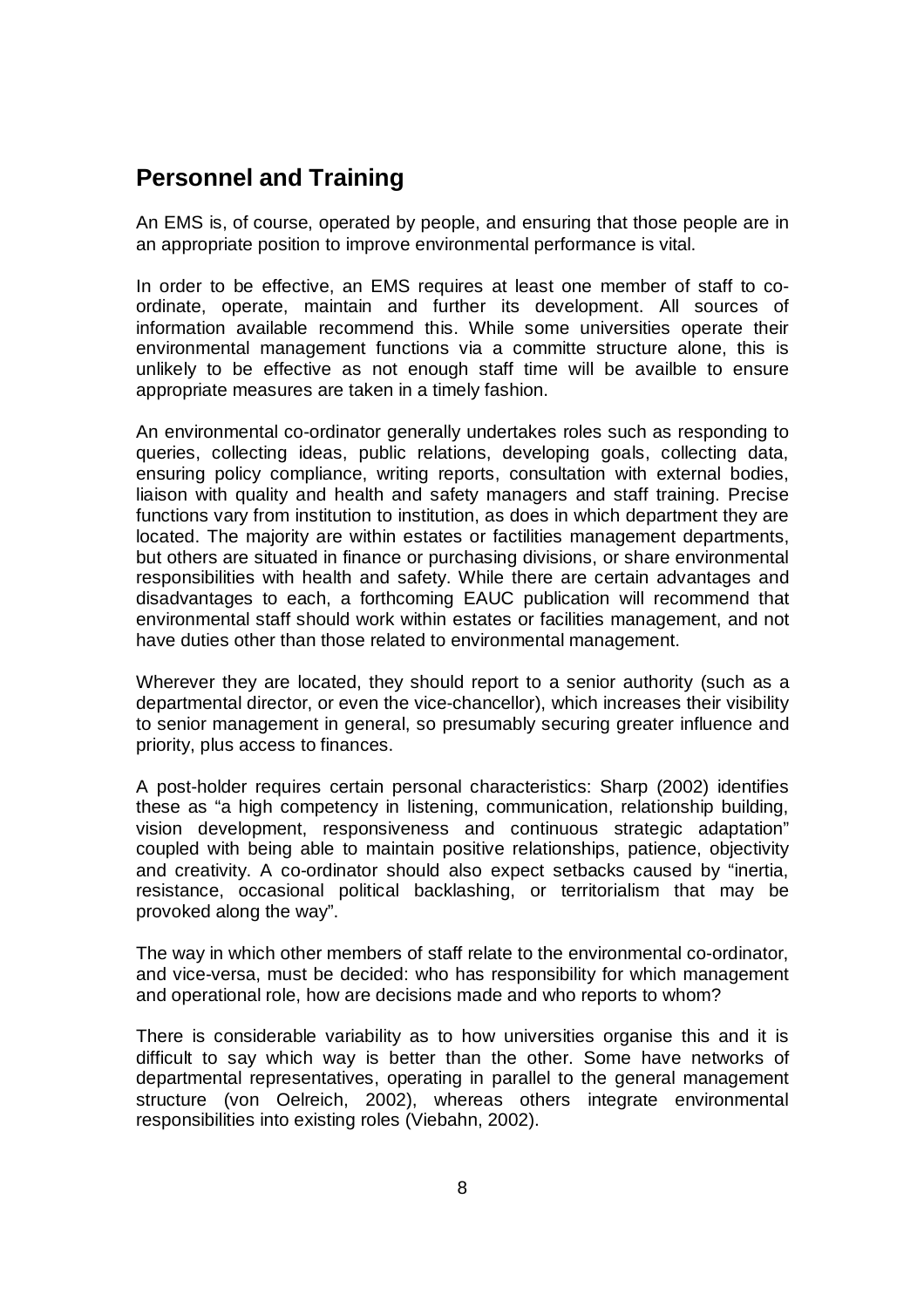Leeds Metropolitan has an effective system involving a short, clear chain of responsbility. The board of governors and the executive board authorise and sign policy; the environmental policy steering group authorises objectives and targets; the Environmental Manager facilitates the fulfilment of those objectives and targets; "environmental co-ordinators" are responsible for the fulfilment of objectives and targets, being those responsible for particular areas (such as a heat engineer) and under them are other members of staff to enact measures. This is a mature and well established model in many other of the 'leading' universities with respect to environmental issues.

An environmental committee, such as Leeds Metropolitan's environmental policy steering group, is common element of the environmental management at many universities. These are used to liaise between different departments and members of personnel, to debate issues and as a forum for the representation of stakeholders.

Again, there is great variability as to how they are composed and organised. Some are responsible for policy development, and at Cambridge the committee is charged with undertaking the management review function of the EMS. Some universities have one large committee, and others add small groups responsible for particular aspects, such as waste management or transport; some report directly to senior management whereas others have long chains of committees above them. This can create frustrations due to the length of time needed for decisions to be made or approved.

Environmental committees are often chaired by a senior member of staff (such as a pro-vice-chancellor), and made up of academic staff with expertise or interest in specific elements of the committee's brief, with a number of operational and environmental staff in attendance. They may be joined by health and safety personnel, procurement staff, community relations staff and student representatives.

However personnel are structured, the success of an EMS depends on the good will and co-operation of staff. This depends on their consultation and working with them (Holt and Anthony, 2000) rather than against them. Of primary importance is obtaining the support of the vice chancellor and senior managers, so securing institutional commitment to environmental performance improvement. Indeed, the retired Community and Sustainability Strategy Manager of Sheffield Hallam University colourfully stated that without the commitment of the vice-chancellor "you are banging your head against a brick wall.<sup>8</sup>"

However, gaining the support of senior management is unlikely to be the only hurdle - many people are unconcerned with their environmental impact, and

 8 Interview with Peter Downey, retired Community and Sustainability Strategy Manager, Sheffield Hallam.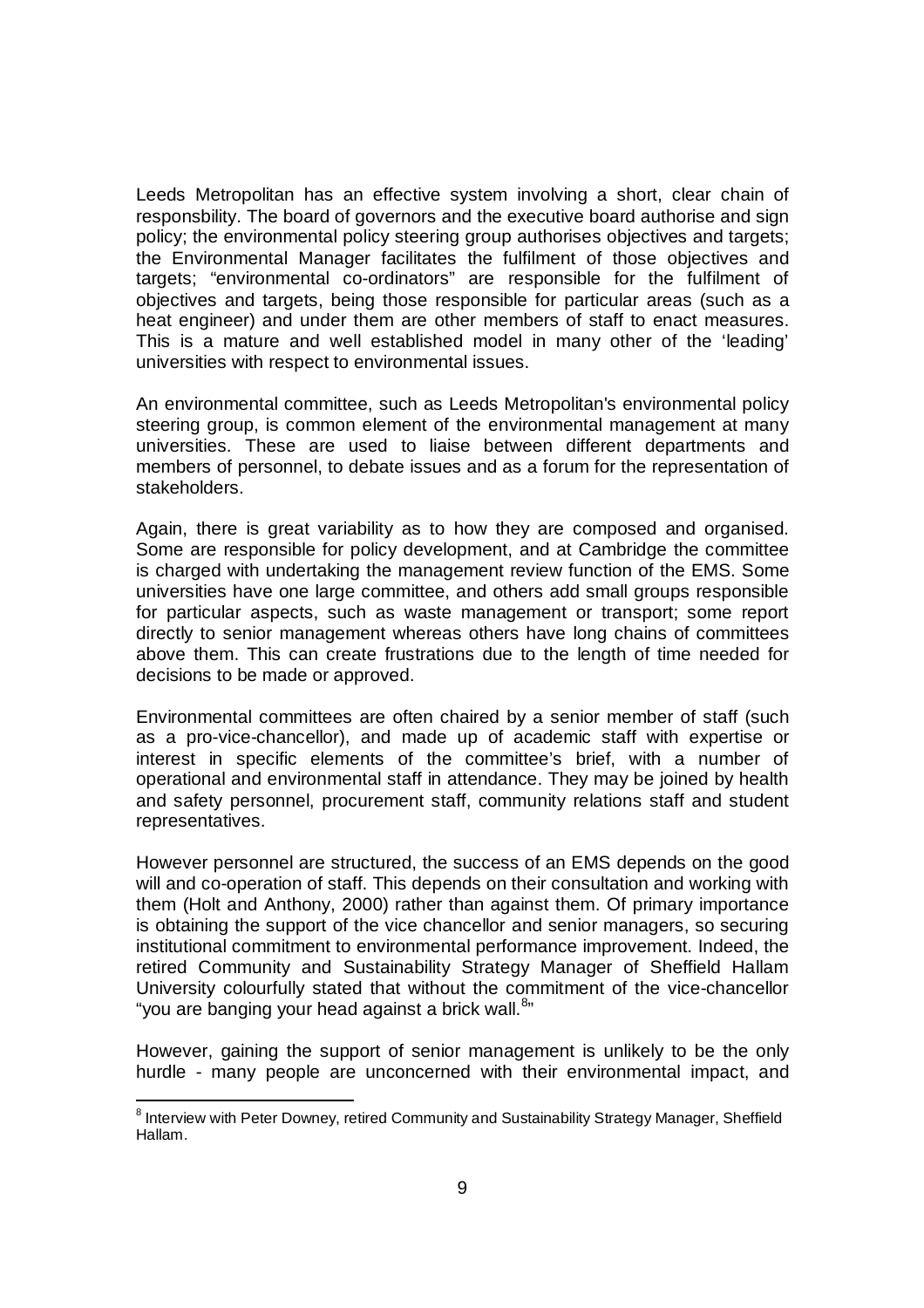changing these attitudes, vital if an initiative is to be successful, is a slow and difficult task. It is made more difficult by loading extra duties onto pressurised staff and unpopular measures such as parking charges.

Part of changing attitudes is ensuring that personnel have the knowledge needed to improve their own environmental performance through appropriate training. This may be extended to suppliers and student representatives. The training regimes of Bristol, Hertfordshire and Leeds Metropolitan include, respectively, workshops, brainstorms, events, seminars, material on their websites and general awareness-raising, with job and group specific training given as and when needed. Environmental issues are also part of staff inductions at those and other universities. Staff motivation can be assisted by involving as many members of staff as possible, exhibitions, encouraging voluntary participation in working groups, a suggestion pool and action weeks or days.

#### **Initial Environmental Reviews and Environmental Audits**

There are mixed attitudes towards the use of internally or externally produced initial environmental reviews (one of the preliminary stages in developing a formal environmental management system), or one-off audits in less formal systems. Their appropriateness may vary from situation to situation.

Both Sunderland and Bristol have no formal method for assigning significance to environmental aspects, both being of the opinion that significance is generally obvious.

At the other end of the spectrum, Hertfordshire has completed its Initial Environmental Review (IER) and developed an ISO 14001-compliant document of its policies, objectives, targets and systems. Leeds Metropolitan used a matrix approach in its IER to assign significance to aspects according to regulatory issues, likelihood of significant environmental impact, volume, magnitude and other factors. Despite this approach, it did not highlight "previous unknowns," so one may suspect that the lack of an IER may not be as much of a weakness as one would otherwise fear.

Those universities that do so may choose an internally or externally produced review. According to HE21 (1998) an 'in-house' review may ignore indirect impacts, require time off from normal duties for staff and may be somewhat partial. On the other hand, external consultants are impartial but more costly and less familiar with the higher education environment - although their use may enhance the status of the investigation.

In the UK, only Glamorgan and Nottingham Trent (as far as the author is aware) have used consultancies to develop their reviews, making it an uncommon choice.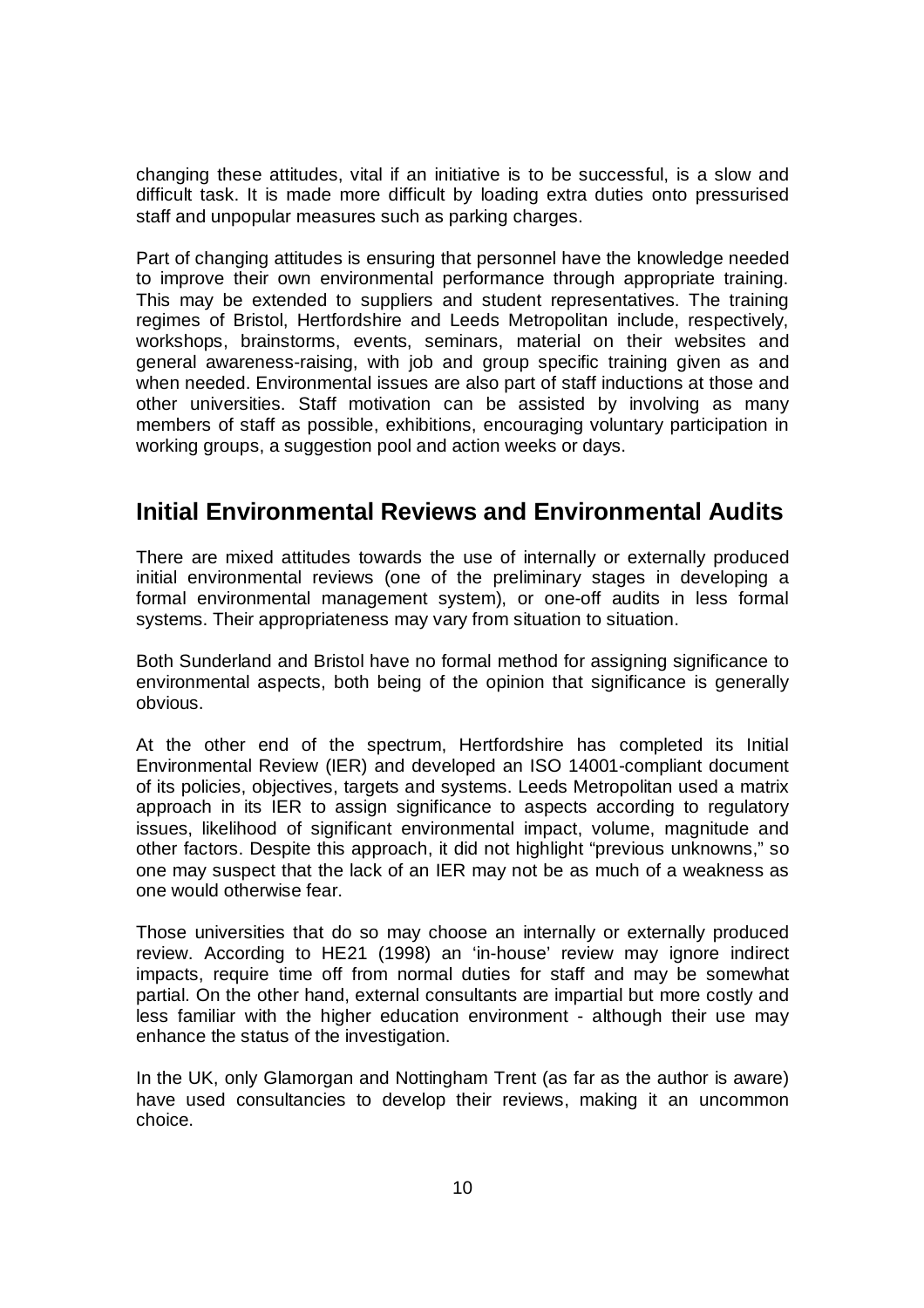Both the University of York and the South Carolina Sustainable Universities Initiative (SC-SUI) (Barnes and Jerman, 2002) reached two interesting but different compromises between internal and external reviews. At York, a graduate wrote an audit of the campus, who had enough separation from the university administration to remain impartial but enough familiarity with the campus to be informed as to its activities. The SC-SUI uses trained staff and students from one university to audit another in the initiative, and vice-versa.

Of course, it is not only staff that may write an environmental review - universities have an abundant source of informed and no (or low) cost labour in the form of students; the production of an environmental review could be easily integrated into an appropriate course and indeed has been at a number of institutions.

### **Policies, Objectives and Targets**

An environmental policy establishes principles and provides the foundation for a university's environmental management. One of the main functions of an EMS is to ensure compliance with the environmental policy.

A university environmental policy may emphasise "operational" aspects, such as energy consumption and waste production, or its role as an educator, trainer and influencer of future decision makers, this being the case at both Mälarden University in Sweden (von Oelreich, 2002) and in the Sustainable Universities Initiative (Barnes and Jerman, 2002). These universities seek to integrate the concept of sustainable development into the curriculum, and in so doing influence their students to make more sustainable choices in their future careers. Therefore, education for sustainability (Jucker, 2002) should be accepted as an environmental aspect in a university EMS, despite it being a 'positive' impact, alongside more traditional 'negative' impacts such as waste.

The following guidelines for developing a strong university environmental policy have been published by People and Planet in their "Going Green" paper, derived from Gareth Simkins' MSc dissertation. Not all elements may be relevant to all universities.

Management

- Lay out the university's vision, beliefs and aims regarding its environmental performance and how it should be managed.
- Assert the environmental responsibilities of all staff and students.
- Commit to continuous, durable improvement of environmental performance and attaining or surpassing legislative and regulatory requirements.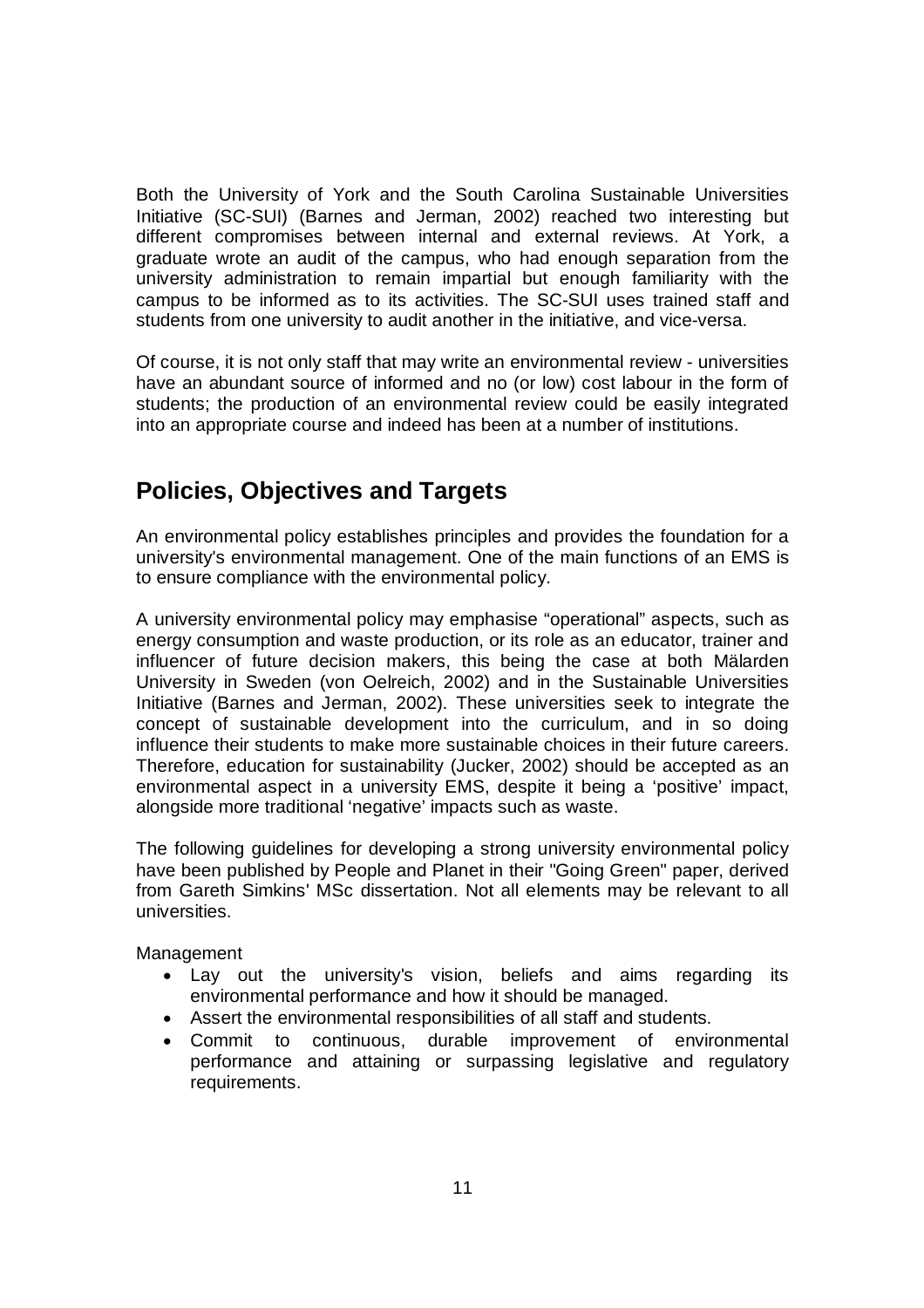- Provide mechanisms for the creation of objectives, targets and action plans, the selection of indicators, prioritisation of actions and ensuring policy compliance.
- Provide mechanisms for how environmental factors are to be integrated into the decision-making processes.
- Reference previous commitments such as signing relevant environmental charters such as the Talloires Declaration or Copernicus Charter.

#### Personnel

- Describe specific personnel responsibilities in overseeing the development and implementation of policy, or reference documentation containing these.
- Describe committee roles, composition and the minimum frequency of their meetings, or reference documentation containing these.
- Declare the need for training of staff and students.

Operations and Facilities Management

- Commit to reduce waste and greenhouse gas production, adopt renewably sourced electricity, increase energy efficiency and recycling, avoid environmentally harmful substances, materials and processes, use recyclable, recycled, reusable and sustainably sourced materials and use environmentally sensitive disposal.
- Commit to providing accessible facilities for recycling.
- Encourage the use of environmentally sound transport.
- Commit to the assessment of purchases on a whole-life basis, and adopting an environmental purchasing policy.

**Communication** 

- Commit to ensuring awareness of the policy among staff and students.
- Reference national and international commitments to sustainable development.
- Promote co-operation with other universities and external bodies.
- Commit to the publication of environmental targets, objectives and other relevant documentation.
- Include environmental report content and frequency.
- Explain how complaints and enquiries are to be handled and provide contact details.

**Commitment** 

- Be signed by the Vice-Chancellor or Principal on behalf of staff, and by the head of the Students' Union on behalf of students.
- Include the date of acceptance of the policy, and intended date of revision

An environmental policy provides a "launch pad" for the creation of objectives and targets. Barnes and Jerman (2002) and Viebahn (2002) both discuss this,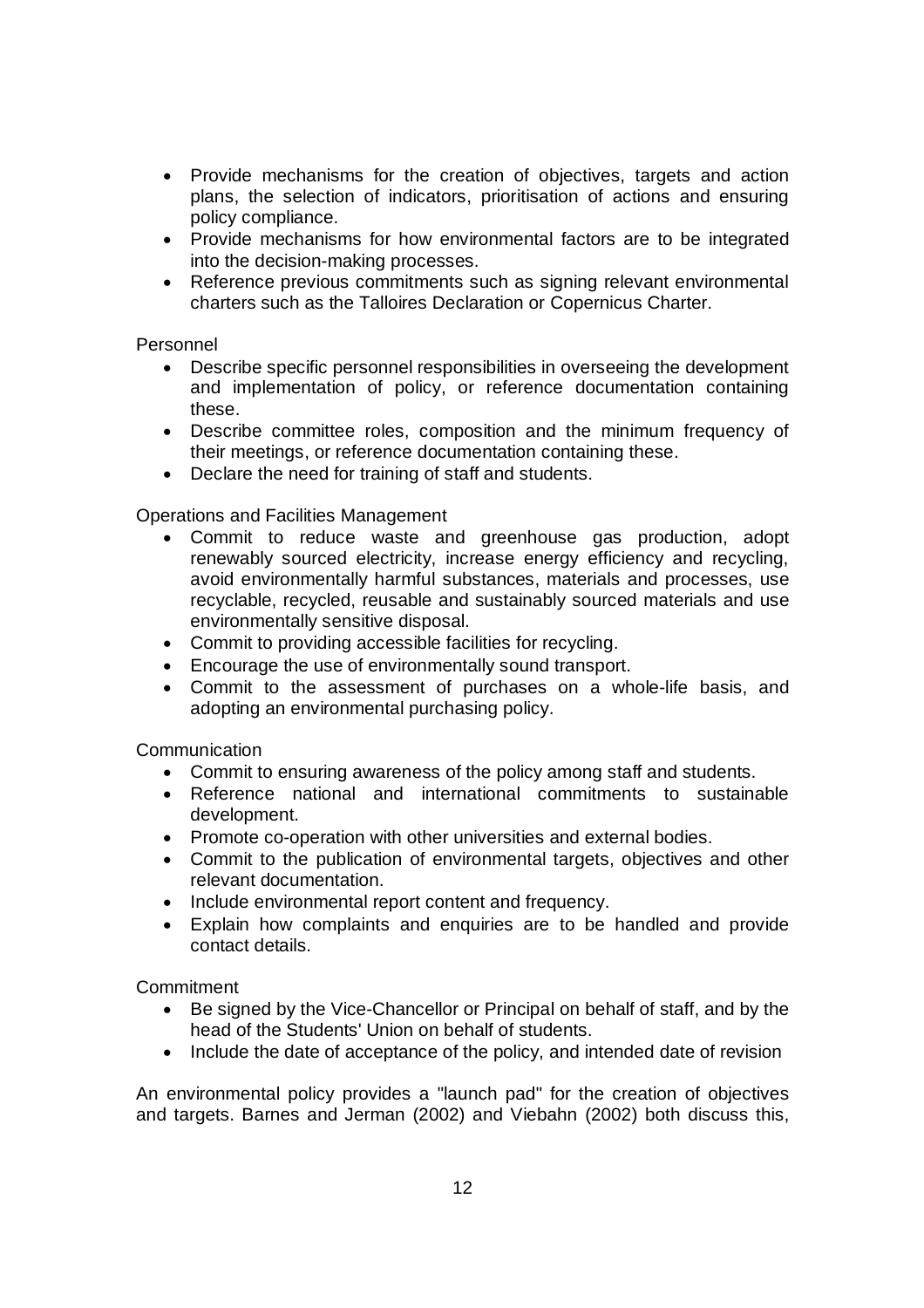and recommend that they should be set by reference to the results of the initial environmental review, existing policy, regulatory requirements, frequency and severity and the potential for influence on an aspect, while keeping in mind the concept of continual improvement. Best practice is to consult university members, suppliers, funders and the local community on their development, and they should be modified periodically.

Most universities do not have a formalised method of how to set them, however. An innovative exception is Bristol, at which quantitative targets based on UK governmental targets are set against major impacts. This provides a rational suite which may be more easily justified to other parties.

The approach at Leeds Metropolitan is to identify significant impacts, monitor them as needed and then develop targets so that progress may be measured more easily. Similarly, objectives and targets at York and Sheffield are based on environmental audits of the campus which identified major impacts.

### **Communication and Reporting**

Without good communication, both internal and external, an EMS cannot function, as stakeholders will not be aware of policy and procedures, and nonconformances (breaches in designated policy) will not be reported.

A broad variety of communication methods is of course vital to raise the profile of environmental management, and may incude presentations to new staff, personal contact, posters, leaflets, newsletters and events. Both Oxford Brookes and Bristol universities operate "environmental fora", at the former meeting twicetermly to discuss campus enviromental issues and their solution and is open to all. Bristol's is restricted to discussion via e-mail and has representatives from each department.

The use of electronic communication is of great importance for the communication of environmental information and EMS documentation in a university. Universities are IT-literate environments with institutionalised use of computers; IT can facilitate and encourage the free flow of information and ensure documentation is kept current. The sophistication of its use varies from using a website to hold the environmental policy, handbook, contact details, etc and using e-mail, to a dedicated environmental information system to "collect, administrate and present all...relevant [environmental] data regarding the university," to assist training and facilitate the preparation of the environmental report (Viebahn, 2002).

A number of institutions report through Business in the Environment's 'Index of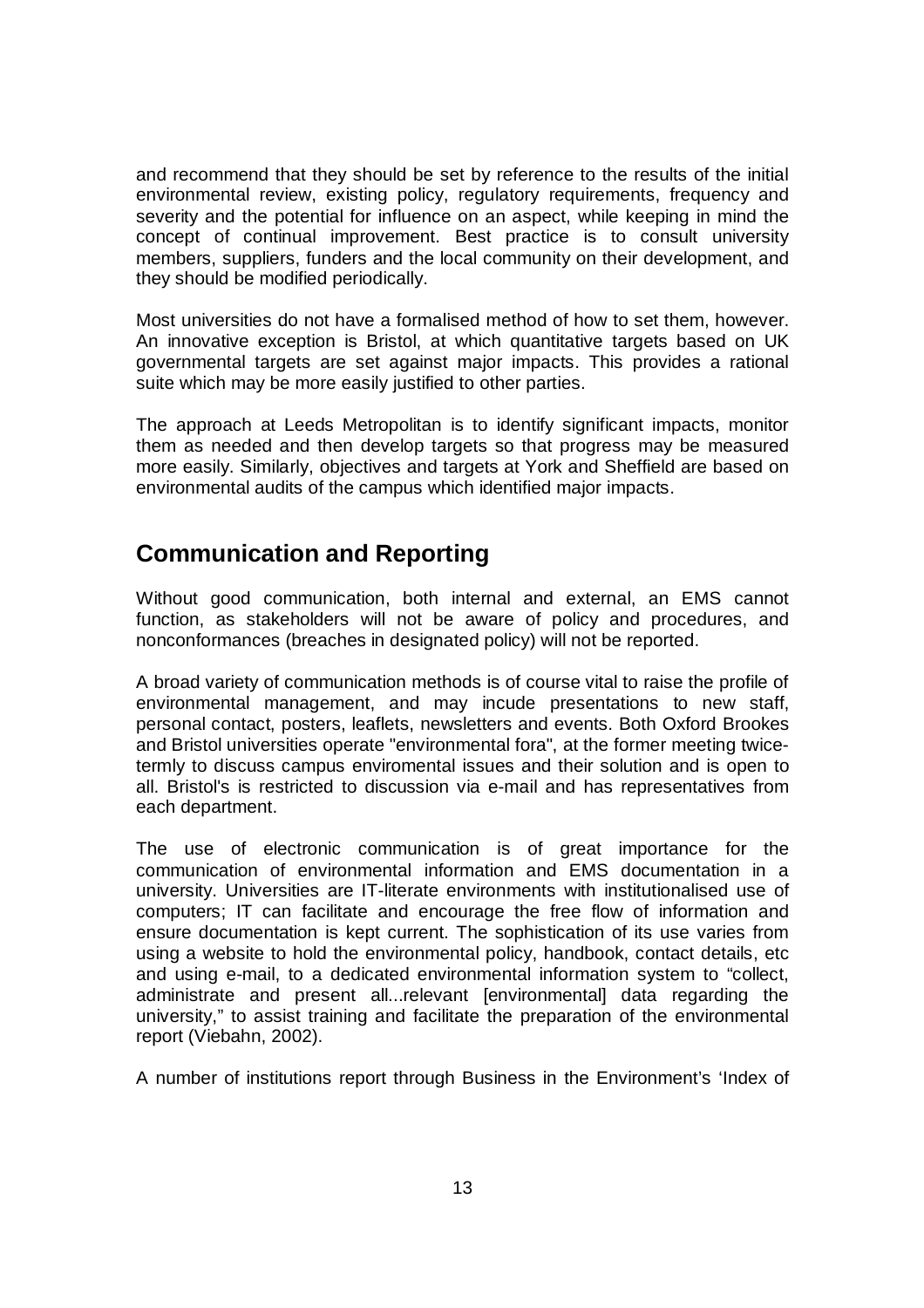Corporate Environmental Engagement<sup>,9</sup>, a simple league table of environmental management attainment. While public knowledge of the index itself may be low, high attainment may create a sense of pride and create a useful rivalry between institutions.

Although the situation may change in the near future, only Leeds Metropolitan currently publishes a full environmental report, on a bienial basis. Some universities, such as Sheffield Hallam, include a short environmental section in their annual reports. Mark Warner, LMU's Environmental Projects Manager, believes an environmental report displays "a level of accountability to users [and] shows integrity and transparency." He also believes that that the government is likely to make it compulsory and that it is good for public relations. While it is somewhat more brief than, for example, (Canadian) Mount Allison University's environmental audit $10$ , it is rather more readable.

Despite these factors, Sunderland has ceased the publication of its report, due to the time needed to compile it causing distraction from other activities.

One alternative to an environmental report is a regular bulletin, such as "Green Lines" at Cambridge, which acts as both a reporting mechanism, a way of announcing future events and projects, and ensuring university-wide communication, although there has been a recent hiatus in its publication.

#### **Case Studies**

#### **University of Glamorgan**

The University of Glamorgan's programme of environmental performance improvement started in 1993 with a finding that it was not in compliance with the law. To rectify this, implementing an ISO 14001-compliant EMS was proposed in 1999, the university gaining certification in 2002. Factors critical to the university's success were corporate commitment, resourcing, enthusiasm and specialist support and advice – a consultancy was brought in to assist.

An interesting element of their EMS is the "environmental handbook" – a cutdown version of the environmental manual (which contains all EMS documentation) for day-today use. It contains the environmental policy statement, contact details, responsibilities and commonly used procedures and relevant regulations. It additionally holds information for use in emergencies, training, a list of environmental courses offered and the location of official records.

www.mta.ca/climatechangecaravan/audit2000.pdf

 9 Business in the Environment

www.bitc.org.uk/programmes/programme\_directory/business\_in\_the\_environment/index.html <sup>10</sup> Mount Allison University Environmental Audit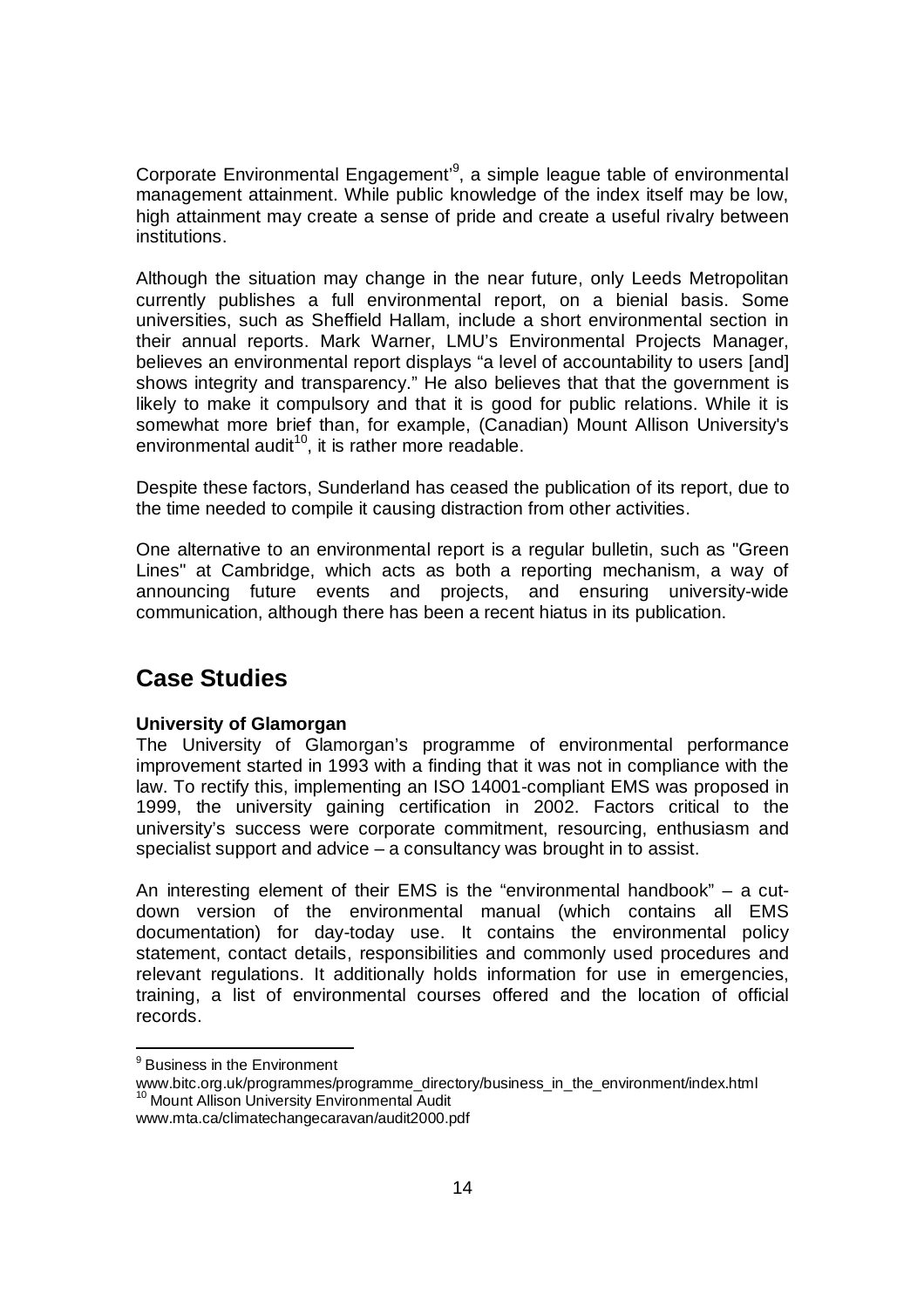A full environmental audit is carried out on an annual basis and a smaller one every six months by two consultancies.

Further details are at www.glam.ac.uk/news/releases/000603.php

#### **Leeds Metropolitan University**

Leeds Metropolitan was the second UK university to gain ISO 14001 certification. The EMS currently applies to the estates and purchasing divisions, with the intention of extending it across the campus.

It has a regularly updated environmental policy, full-time environmental management staff, the active support of senior management, and published a biennial environmental report. Its pro-active approach to environmental management has achieved a series of savings, despite an annual increase of 2.5% in student numbers and a 13% rise in floor space, which includes:

- A 4% reduction in water consumption, through investment in supply infrastructure and conservation technology;
- **EXECT** Limiting their increase in gas consumption to 1.7%;
- Reducing the weight of the prospectus, saving thousands in postage, printing and paper costs, and reducing paper consumption by five tonnes.

The university also sets impressive targets, such as a 5% reduction in  $CO<sub>2</sub>$ emissions, a 5% reduction in water consumption over two years and a 25% reduction in waste going to landfill by 2006.

Further details are at www.lmu.ac.uk/the\_news/sep03/iso.htm

#### **Conclusions**

While an EMS may not be vital for good environmental management, good environmental performance is encouraged and facilitated by its adoption. Furthermore, they display corporate responsibility, can reduce expenditure and are valuable as marketing tools. An EMS methodology is expected to spread to more universities in the coming years, perhaps under the influence of HEFCE, although this remains to be seen.

The question remains, which EMS standard should a university adopt – ISO 14001 or EMAS? Despite significant support from the original pilot members, it would be inappropriate to recommend EcoCampus as it is not yet operational or finalised. However, its flexibility, staged structure and award scheme combine to make a system that every university should bear in mind for the future. Of course, a university may choose to use one of the standards as a guide and not seek third-party compliance. This avoids the cost of certification and any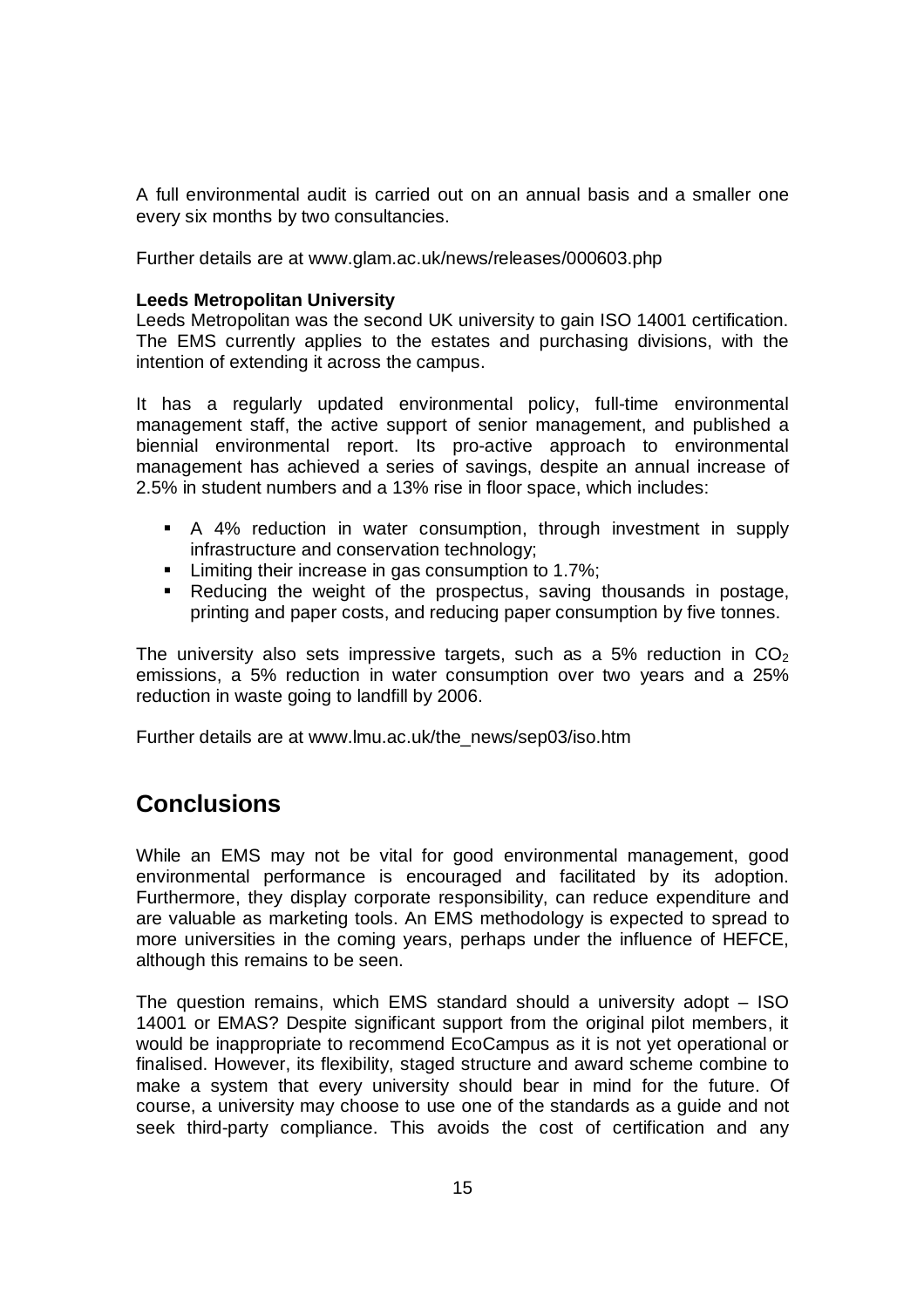unwanted binding commitment – but also avoids valuable third-party scrutiny, which some may perceive as suspicious.

ISO 14001 is the most well known and only internationally recognised standard, and more people have experience of it that EMAS. It has been proven in the university sector, but there have been difficulties in its interpretation, there is no official guidance for universities adopting it and it was not designed with universities in mind. There remains an opportunity for EcoCampus to offer a clear pathway to an ISO or EMAS standard, understanding there are several ways of achieving these standards.

Several continental universities are verified to EMAS, and the Polytechnic University of Valencia have taken this approach. Another Spanish university was involved with the development of "EMAS II." As a system endorsed by the government, there is a significant body of experience in implementing it in public sector bodies, and one may expect that if having an EMS is made compulsory in the future, EMAS will be at least strongly favoured. On the negative side, it is not internationally recognised, is more expensive to implement and has more onerous requirements than ISO 14001, through the publication of validated environmental reports, improvement of performance rather than management, and requiring audits at least every three years.

EMAS II incorporates ISO 14001, and hence provides an easier path to "upgrade" than was once the case. To conclude, a university should adopt ISO 14001 as its EMS standard, and then contemplate the adoption of EMAS in the light of future government policy.

#### **References and Further Reading**

Barnes, P. and Jerman, P. (2002) Developing an environmental management system for a multiple university consortium. Journal of Cleaner Production, 10: 33-39.

Creighton, S.H. (1999) Greening the Ivory Tower. Improving the Environmental Track Record of Universities Colleges, and Other Institutions. MIT Press, Cambridge,MA.

Dahle, M. and Neumeyer E. (2001). Overcoming barriers to campus greening: a survey among higher education institutions in London, UK. International Journal of Sustainability in Higher Education, 2 (2): 139-160.

Herremans, I. and Allwright, D.E. (2000) Environmental management systems at North American universities: What drives good performance? International Journal of Sustainability in Higher Education, 1 (2): 168-181.